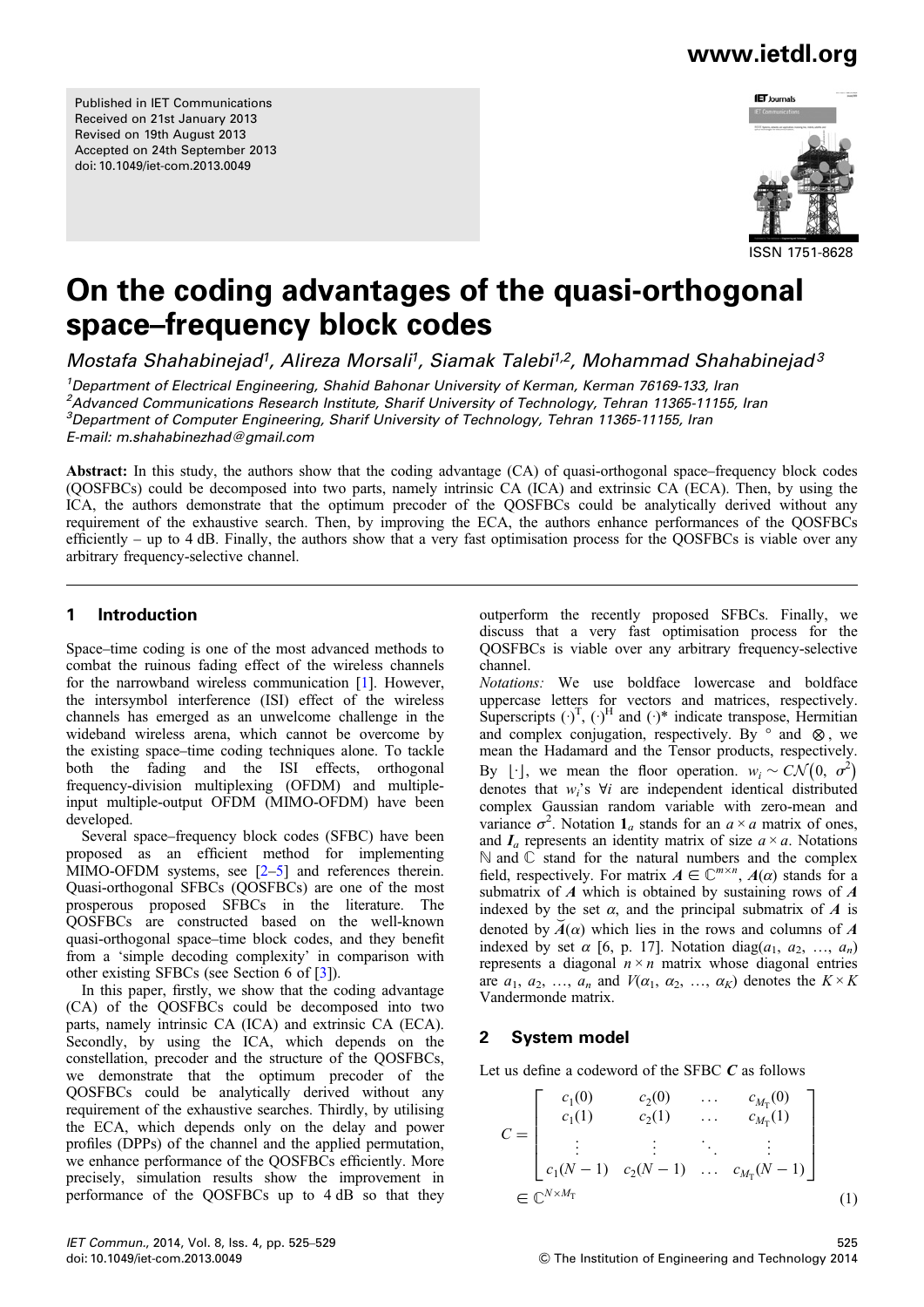## www.ietdl.org

where  $M_T$  stands for the number of transmit antennas, N is the number of subcarriers per OFDM block and  $c_i(n)$ s are data transmitted by the ith transmit antenna at the nth subcarrier.

For a receiver with  $M_R$  antennas, in a frequency-selective channel with L independent delay paths between each pair of transmit and receive antennas, the channel impulse response from the transmit antenna *i* to the receive antenna  $j$  is given by

$$
h_{(i,j)}(\zeta) = \sum_{(l=0)}^{(L-1)} \alpha_{i,j}(l)\delta(\zeta - \zeta_l)
$$
 (2)

where  $\zeta_i$ s are delays and  $\alpha_{i,j}(l) \sim \mathcal{CN}\left(0, \sigma_l^2\right)$  represents the complex amplitude corresponding to the *l*th path of the *i*th transmit and the jth receive antennas. Also we assume that there is no spatial fading correlation between antennas.

The received signal at the antenna  $j$  after matched filtering, removing the cyclic prefix and performing fast Fourier transform, at the nth frequency tone is given by

$$
r_j(n) = \sum_{i=1}^{M_T} c_i(n) H_{i,j}(n) + \mathcal{N}_j(n),
$$
  
\n
$$
n = 0, 1, \dots, N - 1
$$
\n(3)

In (3),  $\mathcal{N}_j(n) \sim C\mathcal{N}\left(0, \sigma_n^2\right)$  stands for the additive white Gaussian noise, where  $\sigma_n^2$  is the power of the noise and

$$
H_{i,j}(n) = \sum_{l=0} \alpha_{i,j}(l) w^{n\zeta_l}, \quad n = 0, 1, \dots, N-1 \quad (4)
$$

is the channel frequency response at the nth frequency subcarrier between the transmit antenna  $i$  and the receive antenna *j*, and  $w = e^{-j2\pi(BW/N)}$ , where BW is the total bandwidth of the system.

#### 3 Intrinsic and extrinsic CAs of the QOSFBCs

In this section, we show that the CA of the QOSFBCs could be decomposed into two independent parts, namely ICA and ECA. By using the ICA, which depends on the constellation, precoder and the structure of the QOSFBCs, we demonstrate that the optimum precoder of the QOSFBCs could be analytically derived without any requirement of the exhaustive searches explained in Section 3. Then, we show that both the ICA and the ECA are non-zero for any arbitrary DPPs indicating that the QOSFBCs are full-diversity for any arbitrary DPPs. It is worth mentioning that in [3], the authors have proven the full-diversity property of the QOSFBCs for the equal-power profile and integer delay taps.

As discussed in [2], if a SFBC is full-diversity,  $\Delta^{\circ}$ **R**<sub>F</sub> is of rank  $LM_T$ , where  $\Delta = VV^H$ ,  $R_F$  is the frequency correlation matrix and  $V = (C - \tilde{C})$  is the difference of two distinct codewords  $C$  and  $\tilde{C}$ . The CA could then be defined as the product of all non-zero eigenvalues of  $\Delta^{\circ}R_F$ . Now, we propose the following theorem:

*Theorem:* The CA of the QOSFBCs  $(A_{\text{QOSF}}^C)$  can be written as the products of the ICA ( $\psi_{\text{in}}$ ) and the ECA ( $\psi_{\text{ex}}^{\text{OOSF}}$ ), that is,  $A_{\text{QOSF}}^C = \psi_{\text{in}} \psi_{\text{ex}}^{\text{QOSF}}.$ 

*Proof:* One can easily investigate that  $\Delta^{\circ}$ **R**<sub>F</sub> associated with the QOSFBCs attains its minimum rank if blocks corresponding to two distinct codewords of  $C_{\text{OOSF}}$  differ only in one block, where  $C_{\text{OOSF}}$  a codeword of the QOSFBC with two transmit antennas. Without loss of generality, let this dissimilar block be  $G^1$ . In this case, similar to what was argued in [3], it can be shown numerically that the minimum rank of the QOSFBCs is obtained when symbols  $s_2^1$ ,  $s_4^1$ , ... and  $s_{2L}^1$  are the same in two distinct codewords. Thus, we have

$$
A_{\text{QOSF}}^C = \det(V_{\text{non-zero}} V_{\text{non-zero}}^H \circ \mathbf{R}_{\text{F}}^{\text{QOSF}})
$$
 (5)

In  $(5)$ 

$$
\boldsymbol{R}_{\mathrm{F}}^{\mathrm{QOSF}} = \boldsymbol{W} \operatorname{diag} \left( \sigma_0^2, \sigma_1^2, \ldots, \sigma_{(L-1)}^2 \right) \boldsymbol{W}^{\mathrm{H}} \qquad (6)
$$

where

$$
W = \begin{bmatrix} 1 & 1 & \cdots & 1 \\ w^{\zeta_0} & w^{\zeta_1} & \cdots & w^{\zeta_{L-1}} \\ \vdots & \vdots & \cdots & \vdots \\ w^{(2L-1)\zeta_0} & w^{(2L-1)\zeta_1} & \cdots & w^{(2L-1)\zeta_{L-1}} \end{bmatrix}
$$
  

$$
\in \mathbb{C}^{2L \times L}
$$
 (7)

and  $V_{\text{non-zero}} \in \mathbb{C}^{2L \times 2}$  is defined below

$$
V_{\text{non-zero}} = \begin{bmatrix} \delta_1 & 0 & \delta_3 & \dots & \delta_{2L-1} & 0 \\ 0 & \delta_1^* & 0 & \dots & 0 & \delta_{2L-1}^* \end{bmatrix}^T
$$
 (8)

with

$$
\begin{bmatrix} \delta_1, & \delta_3, & \dots, & \delta_{2L-1} \end{bmatrix}^T = \mathbf{\Theta} \begin{bmatrix} d_1, & d_3, & \dots, & d_{2L-1} \end{bmatrix}^T
$$
 (9)

and  $d_i = s_i - u_i$ ,  $\forall s_i$ ,  $u_i \in \mathcal{A}$ . By defining  $E \in \mathbb{C}^{2L \times 2L}$  as

$$
E = \begin{bmatrix} \delta_1 & 0 & \delta_1 & \dots & \delta_1 & 0 \\ 0 & \delta_1^* & 0 & \dots & 0 & \delta_1^* \\ \delta_3 & 0 & \delta_3 & \dots & \delta_3 & 0 \\ \vdots & \vdots & \vdots & \ddots & \vdots & \vdots \\ \delta_{2L-1} & 0 & \delta_{2L-1} & \dots & \delta_{2L-1} & 0 \\ 0 & \delta_{2L-1}^* & 0 & \dots & 0 & \delta_{2L-1}^* \end{bmatrix}
$$
 (10)

we can rewrite  $V_{\text{non-zero}} V_{\text{non-zero}}^{\text{H}}$  as follows

$$
V_{\text{non-zero}} V_{\text{non-zero}}^{\text{H}} = E \circ E^{\text{H}}
$$
 (11)

Therefore

$$
A_{\text{QOSF}}^C = \det(V_{\text{non-zero}} V_{\text{non-zero}}^{\text{H}} \circ \mathbf{R}_{\text{F}}^{\text{QOSF}})
$$
  
= 
$$
\det(\mathbf{E} \circ \mathbf{E}^{\text{H}} \circ \mathbf{R}_{\text{F}}^{\text{QOSF}})
$$
 (12)

Now, by using the properties of the Hadamard product and *n*-linearity of determinant function  $[6]$ , we have

$$
A_{\text{QOSF}}^C = \left(\prod_{i=1,3,\dots,2L-1} |\delta_i|^4\right) \det(\chi) \tag{13}
$$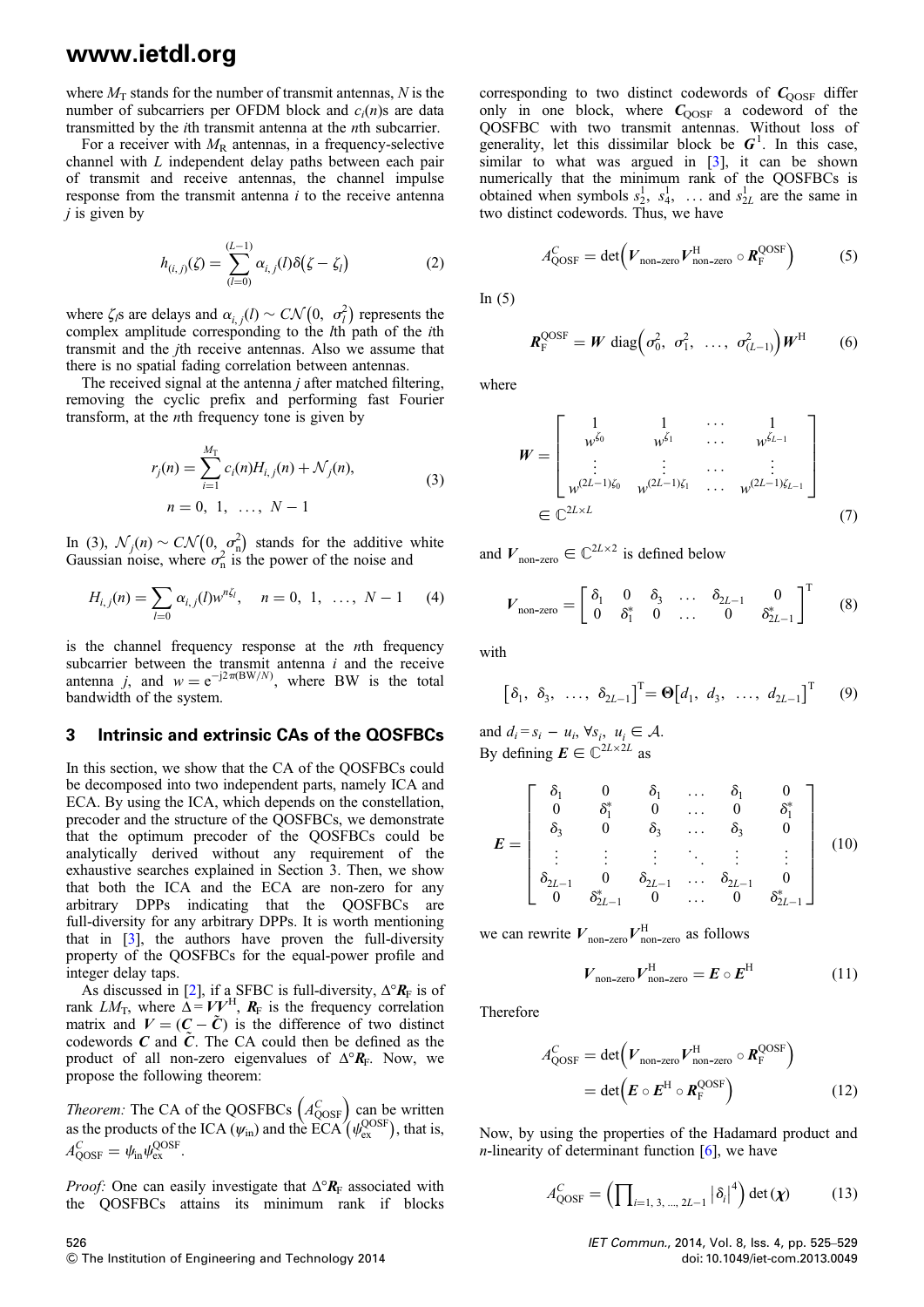where 
$$
\chi = \left( \mathbf{1}_L \otimes \mathbf{I}_2 \right) \circ \mathbf{R}_{\mathrm{F}}^{\mathrm{OOSF}}
$$
. By defining  
\n
$$
\psi_{\mathrm{in}} = \prod_{i=1, 3, \dots, 2L-1} \left| \delta_i \right|^4 \tag{14}
$$

as the ICA and

$$
\psi_{\text{ex}}^{\text{QOSF}} = \det(\chi) \tag{15}
$$

as the ECA, we can rewrite (13) as  $A_{\text{QOSF}}^C = \psi_{\text{in}} \psi_{\text{ex}}^{\text{QOSF}}$ .  $\Box$ 

Now, let us discuss these two parts, that is,  $\psi_{\text{in}}$  and  $\psi_{\text{ex}}^{\text{QOSF}}$ , in more details

By expanding  $\chi$  as follows

$$
\boldsymbol{\chi} = \left( \mathbf{1}_L \otimes \mathbf{1}_2 \right) \circ \left( \boldsymbol{W} \text{diag} \left( \sigma_0^2, \ \sigma_1^2, \ \ldots, \ \sigma_{(L-1)}^2 \right) \boldsymbol{W}^{\text{H}} \right) \tag{16}
$$

one could easily show that

$$
\det(\boldsymbol{\chi}) = \det(\boldsymbol{\breve{\chi}}(\boldsymbol{\beta}_o)) \det(\boldsymbol{\breve{\chi}}(\boldsymbol{\beta}_e)) \tag{17}
$$

where  $\beta_0 = \{1, 3, ..., 2L - 1\}$  and  $\beta_e = \{2, 4, ..., 2L\}$ . By defining  $V_o = W(\beta_o)$ , that is

$$
V_o = \begin{bmatrix} 1 & 1 & \cdots & 1 \\ w^{2\zeta_0} & w^{2\zeta_1} & \cdots & w^{2\zeta_{L-1}} \\ \vdots & \vdots & \cdots & \vdots \\ w^{(L-1)2\zeta_0} & w^{(L-1)2\zeta_1} & \cdots & w^{(L-1)2\zeta_{L-1}} \end{bmatrix}
$$
  

$$
\in \mathbb{C}^{L \times L}
$$
 (18)

we have

$$
\breve{\boldsymbol{\chi}}(\boldsymbol{\beta}_o) = \boldsymbol{V}_o \text{diag}\big(\sigma_0^2, \ \sigma_1^2, \ \ldots, \ \sigma_{L-1}^2\big) \boldsymbol{V}_o^{\text{H}} \qquad (19)
$$

and, therefore

$$
\det(\widetilde{\chi}(\beta_o)) = \prod_{(l=0)}^{(L-1)} (\sigma_l^2) \times |\det(V_o)|^2 \tag{20}
$$

It is obvious that  $V<sub>o</sub>$  is a Vandermonde matrix and thus we have

$$
\det(\breve{\chi}(\beta_o)) = \prod_{l=0}^{L-1} (\sigma_l^2) \times \left| \prod_{j < i} (w^{2\zeta_{i-1}} - w^{2\zeta_{j-1}}) \right|^2 \tag{21}
$$

Similarly, we can show that

$$
\det(\breve{\bm{\chi}}(\beta_e)) = \prod_{(l=0)}^{(L-1)} (\sigma_l^2) \times \left| \prod_{(j < i)} \left( w^{\xi_{i-1}} - w^{\xi_{j-1}} \right) \right|^2 \tag{22}
$$

Since  $\zeta_0 < \cdots < \zeta_{L-2} < \zeta_{L-1}$ ,  $\prod_{j < i} (w^{2\zeta_{i-1}} - w^{2\zeta_{j-1}})$  and  $\prod_{j < i} (w^{\xi_{i-1}} - w^{\xi_{j-1}})$  are non-zero [2].

Remark 1: The ECA, as (9) and (13) indicate, depends only on the precoder matrix Θ. As discussed in Section 3, the precoder proposed in [3] is a Hadamard matrix multiplied by a parametric diagonal matrix for rotating the constellation. The problem of this precoder is that it needs an exhaustive search for each constellation. Now, using the

IET Commun., 2014, Vol. 8, Iss. 4, pp. 525–529 doi: 10.1049/iet-com.2013.0049

### www.ietdl.org

ICA, we could formulate an optimum precoder for the QOSFBCs. Fortunately, (14) has a familiar form known as the minimum product distance in the literature. So far many linear constellation precoders have been proposed for this problem, the Vandermonde precoder is known as one of the best linear constellation precoders for lattice constellation points [7]:  $\mathbf{\Theta} = (1/\lambda)V(\alpha_1, \alpha_2, ..., \alpha_K)$  with  $\{\alpha_m\}_{m=1}^K$  are the roots of  $m_{\alpha, \mathbb{Q}(i)}(x)$  and  $1/\lambda$  is for normalisation, where  $\mathbb{Q}(i)$ denotes the smallest subfield of  $\mathbb C$  including both  $\mathbb Q$  and *j*. Also  $m_{\alpha}$ <sub>F</sub>(x) denotes the minimal polynomial of  $\alpha$  over a field  $\mathbb F$  and  $\deg(m_{\alpha, \mathbb Q(j)}(x)) = K$ .

Remark 2: Since the ICA and the ECA of the QOSFBCs are non-zero,  $A_{QOSF}^C$  is non-zero and the QOSFBCs are full-diversity for any arbitrary DPPs.

#### 4 Proposed modified QOSFBCs

It is well investigated that the permutation is very effective in enhancing the performance of SFBCs [2, 4]. In this section, regarding the CA decomposition discussed in the previous section, we introduce a permutation parameter to the structure of the QOSFBCs. Note that adding the permutation can be performed unrelatedly to the CA decomposition. At the end of this section we show that how decomposing the CA could lead to a very low complexity computation of permutation parameter.

The QOSFBCs proposed in [1, 3] do not have the freedom of choosing the diversity and consequently receiver complexity. Here, we represent the modified versions of QOSFBCs with the diversity order of  $2\Gamma$  ( $1 \le \Gamma \le L$ ) as

$$
C_{P\text{-}QOSF} = PC_{QOSF} \tag{23}
$$

where  $= diag(P_t, I_b) \in \mathbb{N}^{N \times N}$ , and

$$
\boldsymbol{P}_{t} = \text{diag}\left(\begin{array}{ccc} \text{Number of } \boldsymbol{P}_{b} \text{se} & N \\ \hline \boldsymbol{P}_{b}, & \boldsymbol{P}_{b}, & \dots, & \boldsymbol{P}_{b}, \\ \end{array}\right) \quad \boldsymbol{P}_{b} \quad \boldsymbol{P}_{b}' \quad \boldsymbol{P}_{b}' \quad \boldsymbol{Q} \boldsymbol{I}_{M_{t}} \qquad (24)
$$

In (24),  $\gamma_{SD}$  is the permutation parameter that will be indicated later, and

$$
\boldsymbol{P}_b = \begin{bmatrix} \boldsymbol{P}_1^{\mathrm{T}} & \boldsymbol{P}_2^{\mathrm{T}} & \cdots & \boldsymbol{P}_{\Gamma}^{\mathrm{T}} \end{bmatrix}^{\mathrm{T}} \in \mathbb{N}^{\Gamma((\gamma_{\mathrm{SD}})/(M_{\mathrm{t}})) \times \Gamma((\gamma_{\mathrm{SD}})/(M_{\mathrm{t}}))}
$$

where

$$
\boldsymbol{P}_{i} = \begin{bmatrix} \boldsymbol{e}_{i}^{T} & \boldsymbol{e}_{\Gamma+i}^{T} & \cdots & \boldsymbol{e}_{((\gamma_{\text{SD}})/(M_{\text{t}}))-1)\Gamma+i}^{T} \end{bmatrix}^{T}
$$
\n
$$
\in \mathbb{N}^{((\gamma_{\text{SD}})/(M_{\text{t}})) \times \Gamma((\gamma_{\text{SD}})/(M_{\text{t}}))} \tag{25}
$$

For  $i = 1, 2,..., \Gamma$ , with  $e_j \in \mathbb{C}^{1 \times \Gamma((\gamma_{SD})/(M_t))}$  and  $e'_{j} \in \mathbb{C}^{1 \times \Gamma \lfloor ((\gamma_{r})/(\Gamma M_{t})) \rfloor}$  are vectors whose components are all zeros except for the jth element that is one, and

$$
\mathbf{P}'_b = \begin{bmatrix} \mathbf{P}_1^{\mathrm{T}} & \mathbf{P}_2^{\mathrm{T}} & \cdots & \mathbf{P}_{\lfloor((\gamma_r)/(\mathrm{T}M_t))\rfloor}^{\mathrm{T}} \end{bmatrix}^{\mathrm{T}} \in C^{\Gamma \lfloor ((\gamma_r)/(\mathrm{T}M_t)) \rfloor \times \Gamma \lfloor ((\gamma_r)/(\mathrm{T}M_t)) \rfloor} \tag{26}
$$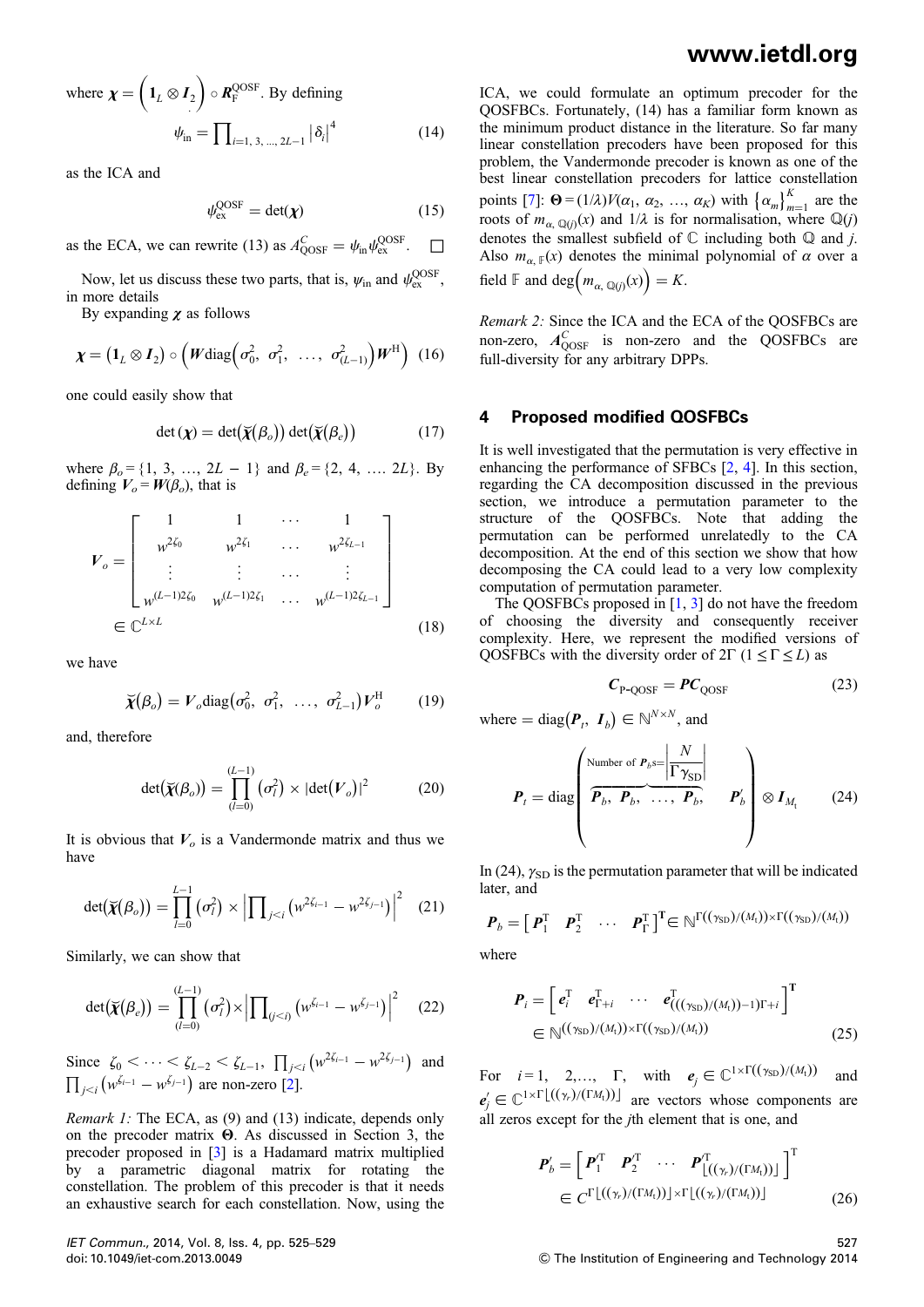### www.ietdl.org

where  $\gamma_r = N - \Gamma \gamma_{SD} \left[ \frac{N}{\Gamma \gamma_{SD}} \right]$  and for  $i = 1, 2, ..., \left[ \frac{(\gamma_r)}{r} \right]$  $(TM_t))$ 

$$
\mathbf{P}'_i = \left( \boldsymbol{e}_i^T \boldsymbol{e}_{\lfloor ((\gamma_r)/(\Gamma M_t)) \rfloor + i}^T \cdots \boldsymbol{e}_{(\Gamma-1)\lfloor ((\gamma_r)/(\Gamma M_t)) \rfloor + i}^T \right)^T
$$
\n
$$
\in C^{\Gamma \times \Gamma \lfloor ((\gamma_r)/(\Gamma M_t)) \rfloor} \tag{27}
$$

also  $I_b$  is an identity matrix of size  $(\gamma_r - \Gamma M_t \lfloor ((\gamma_r)/\gamma_r \rfloor))$  $(\Gamma M_t))$  $\geq \frac{\gamma_r \Gamma M_t \left[ \left( \frac{\gamma_r}{\Gamma M_t} \right) - \left( \frac{\gamma_r}{\Gamma M_t} \right) \right]}{r}.$ 

In what follows, we discuss how the proposed permuted QOSFBCs (P-QOSFBCs) could enhance the performance of the QOSFBCs. By doing operations similar to  $(5)$ – $(14)$ , one can readily obtain the CA of the P-QOSFBCs as follows

$$
A_{\text{P-QOSF}}^C = \psi_{\text{in}} \psi_{\text{ex}}^{\text{P-QOSF}} \tag{28}
$$

where

$$
\psi_{ex}^{P\text{-QOSF}}=\text{det}\Big(\big(\mathbf{1}_L\otimes \mathbf{I}_2\big)\circ \textit{\textbf{R}}_F^{P\text{-QOSF}}\Big)
$$

and  $\mathbf{R}_{\mathrm{F}}^{\mathrm{P-QOSF}} \in \mathbb{C}^{2L \times 2L}$  is shown below (see (29))

Equation (28) shows that the CA of the P-QOSFBCs depends on both the ICA and ECA. From (29), it can be understood that the ECA part  $(\psi_{\text{ex}}^{\text{P-QOSF}})$  depends on  $\gamma_{\text{SD}}$  as well as on the system bandwidth (BW), DPPs and the number of subcarriers. Therefore, if DPPs are known to the transmitter, we can find  $\gamma_{SD}$  so as to maximise the CA of the P-QOSFBCs. On the other hand, if DPPs are unknown to the transmitter, we optimise the CA of the P-QOSFBC based on the artificial DPPs (ADPPs) that we have introduced in [5]. In short, we could formulate the problem of finding the optimum positive integer  $\gamma_{SD}^{OP}$  to maximise the CA of the P-QOSFBCs as

$$
\gamma_{\text{SD}}^{\text{OP}} = \arg \max_{1 < \gamma_{\text{SD}} < \left| \frac{N}{\Gamma} \right|} \det \left( \left( \mathbf{1}_L \otimes \mathbf{I}_2 \right) \circ \mathbf{R}_{\text{F}}^{\text{P-QOSF}} \right) \tag{30}
$$

It is worthwhile to mention that clearly the optimisation process is the calculation of  $(((\lfloor N/\Gamma \rfloor)/2) - 2)$  determinants of matrices of size  $\Gamma M_t \times \Gamma M_t$ , which imposes a very low computational complexity on the transmitter compared with the typical optimisation processes. It is also obvious that the complexity of the maximum-likelihood decoder of the P-QOSFBCs is the same as those of the QOSFBCs and the block circular delay diversity (BCDD) codes [4].

Remark 3: Now, let us discuss why derivation of (30) is significantly useful. Obtaining optimum permutation for QOSFBCs among  $N_{\gamma}$  possible permutations, using the  $A_{\text{P-QOSF}}^C$  as the objective function, means that  $N_{\gamma}M^{N_s}$ determinants of  $\Gamma M_t \times \Gamma M_t$  matrices must be calculated, where  $N_s = \Gamma M_t$  and M is the size of used constellation. Whereas with the  $\psi_{\text{ex}}^{\text{P-QOSF}}$ , it only requires calculating  $N_{\gamma}$ 

determinants. In other words, the computation complexity of order  $\mathcal{O}(T \times M^{N_s})$  decreases as  $\mathcal{O}(T)$ , where  $T =$  $N_{\gamma}(\Gamma M_t)^3$ . To illustrate this point, we consider an example of a practical MIMO-OFDM system. For a MIMO-OFDM system with two transmit antennas and  $N_c = 128$  subcarriers in the six-ray typical urban channel model [8], optimising parameter  $\gamma_{SD}$  of the P-QOSFBCs using the  $A_{P-QOSF}^C$  for 16-QAM constellation calls for the lengthy calculation of  $N_{\gamma}M^{N_s} = 10*16^{2*6} \simeq 10^{15}$  determinants of  $12 \times 12$ matrices, that is, complexity order of  $\mathcal{O}(10^{18})$ . In contrast, if the (30) is used for maximising  $\psi_{\text{ex}}^{\text{P-QOSF}}$  of P-QOSFBC, only  $N_{\gamma} = 10$  determinants of  $12 \times 12$  matrices needs to be computed, that is, the complexity order is  $\mathcal{O}(10^4)$ .

Remark 4: For the P-QOSFBCs, we made a trade-off between the diversity advantage (which is equal to  $\Gamma M_t M_r$ ) and the receiver complexity of the ML decoder (which is in the order of  $\mathcal{O}(M^{M_1\Gamma})$ ). This trade-off is controlled by selecting the value of Γ. More precisely, if  $\Gamma = L$  (resp.  $\Gamma = 1$ ), the P-QOSFBCs achieve the maximum (resp. minimum) attainable diversity advantage equal to  $LM_tM_r$  (resp.  $M_tM_r$ ) and the most (resp. least) receiver complexity in the order of  $\mathcal{O}(M^{(M_tL)})$  (resp.  $\mathcal{O}(M^{M_t})$ ).

#### 5 Simulation results

In our simulations, we consider a MIMO-OFDM space– frequency coded system with the following characteristics and parameters: one receive and two transmit antennas, total BW of 1 MHz, cyclic prefix of length 20 μs and 2-ray equal-power Rayleigh channels between each pair of transmit and receive antennas.

In Figs. 1 and 2, it is assumed that DPPs are unknown to the transmitter. In this case, ADPPs result in  $\gamma_{SD}^{OP}$  equal to 10 and 78 for the number of subcarriers equal to 128 and



Fig. 1 BER performance,  $N = 128$ , delay spread 5  $\mu$ s, 1 bit/s/Hz

$$
\begin{bmatrix}\n1 & \sum_{l=0}^{L-1} \sigma_l^2 w^{-\gamma_{\text{SD}} \zeta_l} & \cdots & \sum_{l=0}^{L-1} \sigma_l^2 w^{-(2L-1)\gamma_{\text{SD}} \zeta_l} \\
\sum_{l=0}^{L-1} \sigma_l^2 w^{\gamma_{\text{SD}} \zeta_l} & 1 & \cdots & \sum_{l=0}^{L-1} \sigma_l^2 w^{-(2L-2)\gamma_{\text{SD}} \zeta_l} \\
\vdots & \vdots & \ddots & \vdots \\
\sum_{l=0}^{L-1} \sigma_l^2 w^{(2L-1)\gamma_{\text{SD}} \zeta_l} & \sum_{l=0}^{L-1} \sigma_l^2 w^{(2L-2)\gamma_{\text{SD}} \zeta_l} & \cdots & 1\n\end{bmatrix}
$$
\n(29)